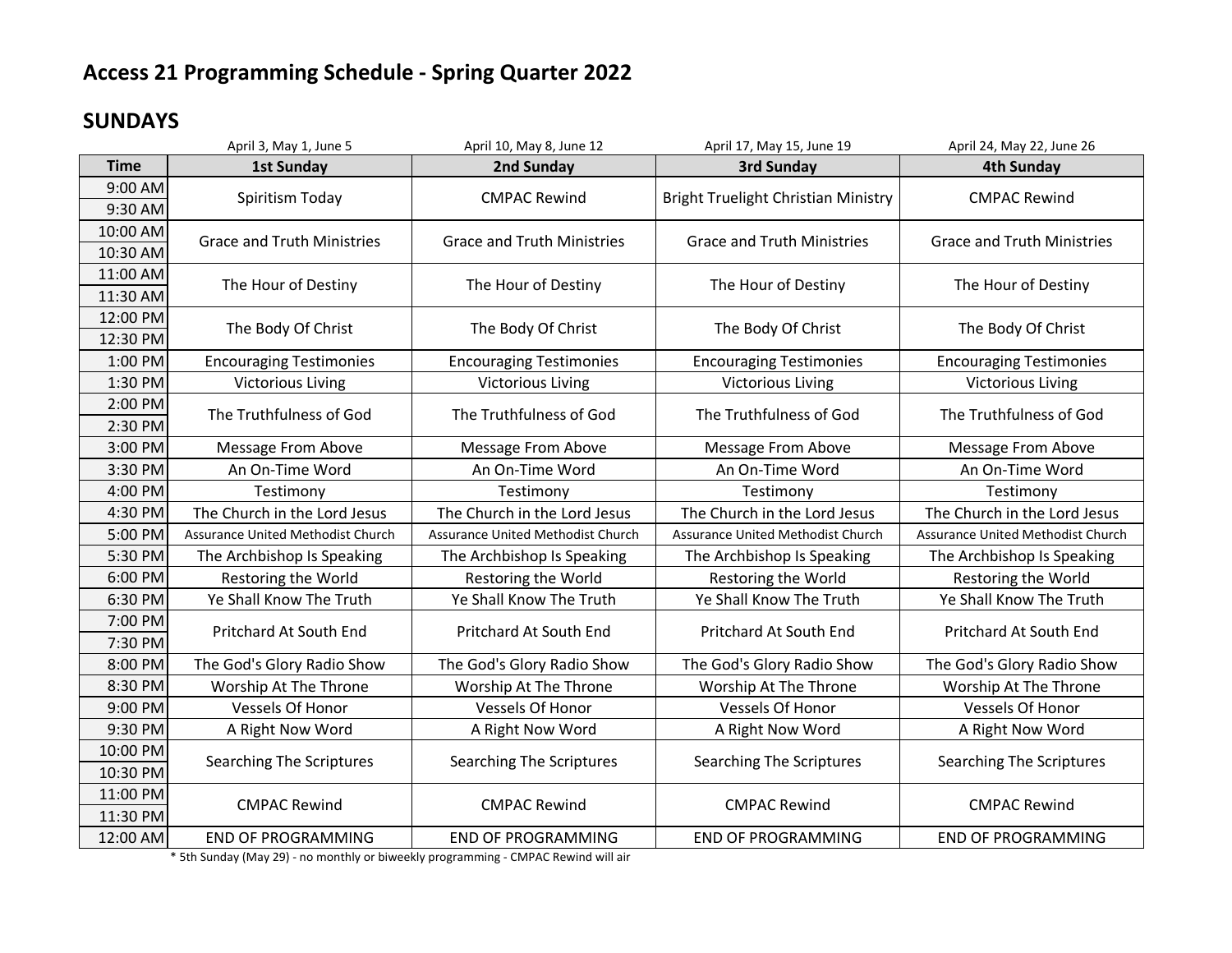### **MONDAYS**

|             | April 4, May 2, June 6                     | April 11, May 9, June 13                   | April 18, May 16, June 20                  | April 25, May 23, June 27                  |
|-------------|--------------------------------------------|--------------------------------------------|--------------------------------------------|--------------------------------------------|
| <b>Time</b> | <b>1st Monday</b>                          | 2nd Monday                                 | 3rd Monday                                 | <b>4th Monday</b>                          |
| 6:30 AM     | A Word Of Light                            | <b>Bold Soldiers For Jesus</b>             | A Word Of Light                            | <b>Bold Soldiers For Jesus</b>             |
| 7:00 AM     | <b>Healing Miracles</b>                    | <b>Healing Miracles</b>                    | <b>Healing Miracles</b>                    | <b>Healing Miracles</b>                    |
| 7:30 AM     |                                            |                                            |                                            |                                            |
| 8:00 AM     | The Wheelchair Ministry                    | The Wheelchair Ministry                    | The Wheelchair Ministry                    | The Wheelchair Ministry                    |
| 8:30 AM     | <b>NASA X</b>                              | <b>NASA X</b>                              | <b>NASA X</b>                              | <b>NASA X</b>                              |
| 9:00 AM     | Bringing Hope To Life                      | Bringing Hope To Life                      | Bringing Hope To Life                      | <b>Bringing Hope To Life</b>               |
| 9:30 AM     |                                            |                                            |                                            |                                            |
| 10:00 AM    | <b>Enlightening Entertainment</b>          | <b>Enlightening Entertainment</b>          | <b>Enlightening Entertainment</b>          | <b>Enlightening Entertainment</b>          |
| 10:30 AM    |                                            |                                            |                                            |                                            |
| 11:00 AM    | <b>Empowered Living With Barrett Berry</b> | <b>Empowered Living With Barrett Berry</b> | <b>Empowered Living With Barrett Berry</b> | <b>Empowered Living With Barrett Berry</b> |
| 11:30 AM    | St. Frances Christian Ministry             | <b>Bible Prophecy Revealed</b>             | St. Frances Christian Ministry             | What Did Jesus Say?                        |
| 12:00 PM    | Dare To Out Do Yourself                    | Dare To Out Do Yourself                    | Dare To Out Do Yourself                    | Dare To Out Do Yourself                    |
| 12:30 PM    | <b>CMPAC Rewind</b>                        | <b>CMPAC Rewind</b>                        | <b>CMPAC Rewind</b>                        | <b>CMPAC Rewind</b>                        |
| 1:00 PM     | Muhammad Says                              | Muhammad Says                              | <b>Muhammad Says</b>                       | Muhammad Says                              |
| 1:30 PM     |                                            |                                            |                                            |                                            |
| 2:00 PM     | <b>CMPAC Rewind</b>                        | <b>CMPAC Rewind</b>                        | <b>CMPAC Rewind</b>                        | <b>CMPAC Rewind</b>                        |
| 2:30 PM     |                                            |                                            |                                            |                                            |
| 3:00 PM     | <b>CMPAC Rewind</b>                        | <b>CMPAC Rewind</b>                        | <b>CMPAC Rewind</b>                        | <b>CMPAC Rewind</b>                        |
| 3:30 PM     | A Word Of Light                            | <b>Bold Soldiers For Jesus</b>             | A Word Of Light                            | <b>Bold Soldiers For Jesus</b>             |
| 4:00 PM     | <b>Healing Miracles</b>                    | <b>Healing Miracles</b>                    | <b>Healing Miracles</b>                    | <b>Healing Miracles</b>                    |
| 4:30 PM     |                                            |                                            |                                            |                                            |
| 5:00 PM     | The Wheelchair Ministry                    | The Wheelchair Ministry                    | The Wheelchair Ministry                    | The Wheelchair Ministry                    |
| 5:30 PM     | <b>NASA X</b>                              | <b>NASA X</b>                              | <b>NASA X</b>                              | <b>NASA X</b>                              |
| 6:00 PM     | Bringing Hope To Life                      | Bringing Hope To Life                      | Bringing Hope To Life                      | <b>Bringing Hope To Life</b>               |
| 6:30 PM     |                                            |                                            |                                            |                                            |
| 7:00 PM     | <b>Enlightening Entertainment</b>          | <b>Enlightening Entertainment</b>          | <b>Enlightening Entertainment</b>          | <b>Enlightening Entertainment</b>          |
| 7:30 PM     |                                            |                                            |                                            |                                            |
| 8:00 PM     | <b>Empowered Living With Barrett Berry</b> | <b>Empowered Living With Barrett Berry</b> | <b>Empowered Living With Barrett Berry</b> | Empowered Living With Barrett Berry        |
| 8:30 PM     | St. Frances Christian Ministry             | <b>Bible Prophecy Revealed</b>             | St. Frances Christian Ministry             | What Did Jesus Say?                        |
| 9:00 PM     | Dare To Out Do Yourself                    | Dare To Out Do Yourself                    | Dare To Out Do Yourself                    | Dare To Out Do Yourself                    |
| 9:30 PM     | <b>CMPAC Rewind</b>                        | <b>CMPAC Rewind</b>                        | <b>CMPAC Rewind</b>                        | <b>CMPAC Rewind</b>                        |
| 10:00 PM    | Muhammad Says                              | Muhammad Says                              | Muhammad Says                              | Muhammad Says                              |
| 10:30 PM    |                                            |                                            |                                            |                                            |
| 11:00 PM    | <b>CMPAC Rewind</b>                        | <b>CMPAC Rewind</b>                        | <b>CMPAC Rewind</b>                        | <b>CMPAC Rewind</b>                        |
| 11:30 PM    | <b>CMPAC Rewind</b>                        | <b>CMPAC Rewind</b>                        | <b>CMPAC Rewind</b>                        | <b>CMPAC Rewind</b>                        |
| 12:00 AM    | <b>END OF PROGRAMMING</b>                  | <b>END OF PROGRAMMING</b>                  | <b>END OF PROGRAMMING</b>                  | <b>END OF PROGRAMMING</b>                  |

\* 5th Monday (May 30) - no monthly or biweekly programming - CMPAC Rewind will air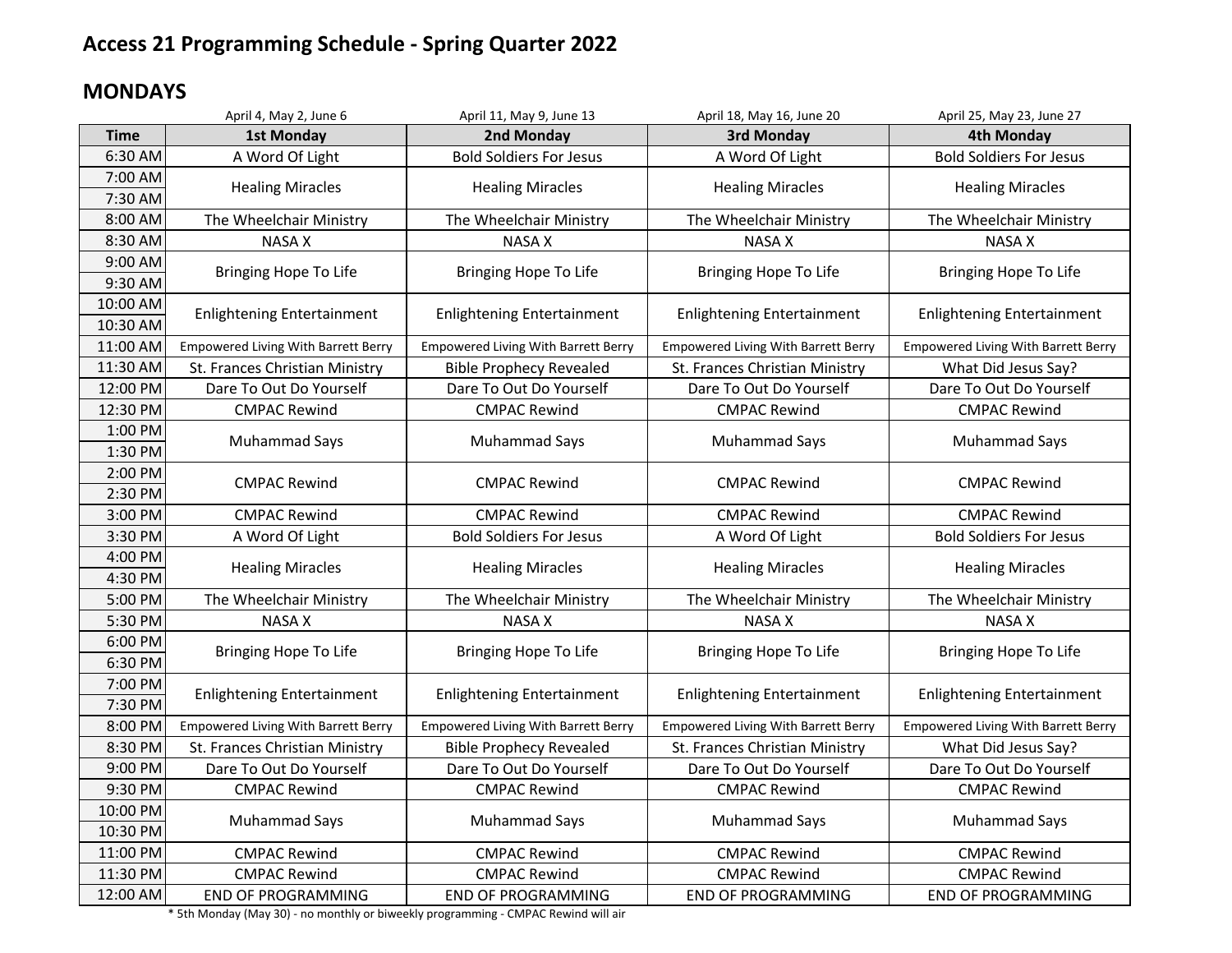#### **TUESDAYS**

|                      | April 5, May 3, June 7       | April 12, May 10, June 14         | April 19, May 17, June 21    | April 26, May 24, June 28           |
|----------------------|------------------------------|-----------------------------------|------------------------------|-------------------------------------|
| <b>Time</b>          | <b>1st Tuesday</b>           | 2nd Tuesday                       | <b>3rd Tuesday</b>           | <b>4th Tuesday</b>                  |
| 6:30 AM              | <b>CMPAC Rewind</b>          | <b>CMPAC Rewind</b>               | <b>CMPAC Rewind</b>          | <b>CMPAC Rewind</b>                 |
| 7:00 AM<br>7:30 AM   | Spirit Filled Living         | Spirit Filled Living              | Spirit Filled Living         | Spirit Filled Living                |
| 8:00 AM              | <b>CMPAC Rewind</b>          | <b>CMPAC Rewind</b>               | <b>CMPAC Rewind</b>          | <b>CMPAC Rewind</b>                 |
| 8:30 AM              | Focus On The Community       | The Discipleship Kingdom Ministry | <b>Empowerment For Life</b>  | Think-About-It                      |
| 9:00 AM<br>9:30 AM   | Science 360                  | Science 360                       | Science 360                  | Science 360                         |
| 10:00 AM             | <b>CMPAC Rewind</b>          | <b>CMPAC Rewind</b>               | <b>CMPAC Rewind</b>          | <b>CMPAC Rewind</b>                 |
| 10:30 AM             | The 22Tango Show             | The 22Tango Show                  | The 22Tango Show             | The 22Tango Show                    |
| 11:00 AM             | <b>True American History</b> | <b>True American History</b>      | <b>True American History</b> | <b>True American History</b>        |
| 11:30 AM             | The Bag Lady                 | A Better Life In Christ           | <b>CMPAC Spotlight</b>       | Below The Line With George Peroulas |
| 12:00 PM             | The Chocolate Box Presents   | The Chocolate Box Presents        | The Chocolate Box Presents   | The Chocolate Box Presents          |
| 12:30 PM             | <b>CMPAC Rewind</b>          | <b>CMPAC Rewind</b>               | <b>CMPAC Rewind</b>          | <b>CMPAC Rewind</b>                 |
| 1:00 PM              | <b>CMPAC Rewind</b>          | <b>CMPAC Rewind</b>               | <b>CMPAC Rewind</b>          | <b>CMPAC Rewind</b>                 |
| 1:30 PM              | A Male's Point of View       | A Male's Point of View            | A Male's Point of View       | A Male's Point of View              |
| 2:00 PM<br>2:30 PM   | <b>CMPAC Rewind</b>          | <b>CMPAC Rewind</b>               | <b>CMPAC Rewind</b>          | <b>CMPAC Rewind</b>                 |
| 3:00 PM              | <b>CMPAC Rewind</b>          | <b>CMPAC Rewind</b>               | <b>CMPAC Rewind</b>          | <b>CMPAC Rewind</b>                 |
| 3:30 PM              | <b>CMPAC Rewind</b>          | <b>CMPAC Rewind</b>               | <b>CMPAC Rewind</b>          | <b>CMPAC Rewind</b>                 |
| 4:00 PM              | <b>CMPAC Rewind</b>          | <b>CMPAC Rewind</b>               | <b>CMPAC Rewind</b>          | <b>CMPAC Rewind</b>                 |
| 4:30 PM              | <b>CMPAC Rewind</b>          | <b>CMPAC Rewind</b>               | <b>CMPAC Rewind</b>          | <b>CMPAC Rewind</b>                 |
| 5:00 PM              | <b>CMPAC Rewind</b>          | <b>CMPAC Rewind</b>               | <b>CMPAC Rewind</b>          | <b>CMPAC Rewind</b>                 |
| 5:30 PM              | Focus On The Community       | The Discipleship Kingdom Ministry | <b>Empowerment For Life</b>  | Think-About-It                      |
| 6:00 PM<br>6:30 PM   | Science 360                  | Science 360                       | Science 360                  | Science 360                         |
| 7:00 PM              | <b>CMPAC Rewind</b>          | <b>CMPAC Rewind</b>               | <b>CMPAC Rewind</b>          | <b>CMPAC Rewind</b>                 |
| 7:30 PM              | The 22Tango Show             | The 22Tango Show                  | The 22Tango Show             | The 22Tango Show                    |
| 8:00 PM              | <b>True American History</b> | <b>True American History</b>      | <b>True American History</b> | <b>True American History</b>        |
| 8:30 PM              | The Bag Lady                 | A Better Life In Christ           | <b>CMPAC Spotlight</b>       | Below The Line With George Peroulas |
| 9:00 PM              | The Chocolate Box Presents   | The Chocolate Box Presents        | The Chocolate Box Presents   | The Chocolate Box Presents          |
| 9:30 PM              | <b>CMPAC Rewind</b>          | <b>CMPAC Rewind</b>               | <b>CMPAC Rewind</b>          | <b>CMPAC Rewind</b>                 |
| 10:00 PM             | <b>CMPAC Rewind</b>          | <b>CMPAC Rewind</b>               | <b>CMPAC Rewind</b>          | <b>CMPAC Rewind</b>                 |
| 10:30 PM             | A Male's Point of View       | A Male's Point of View            | A Male's Point of View       | A Male's Point of View              |
| 11:00 PM<br>11:30 PM | Spirit Filled Living         | Spirit Filled Living              | Spirit Filled Living         | Spirit Filled Living                |
| 12:00 AM             | <b>END OF PROGRAMMING</b>    | <b>END OF PROGRAMMING</b>         | <b>END OF PROGRAMMING</b>    | <b>END OF PROGRAMMING</b>           |

\* 5th Tuesday (May 31) - no monthly or biweekly programming - CMPAC Rewind will air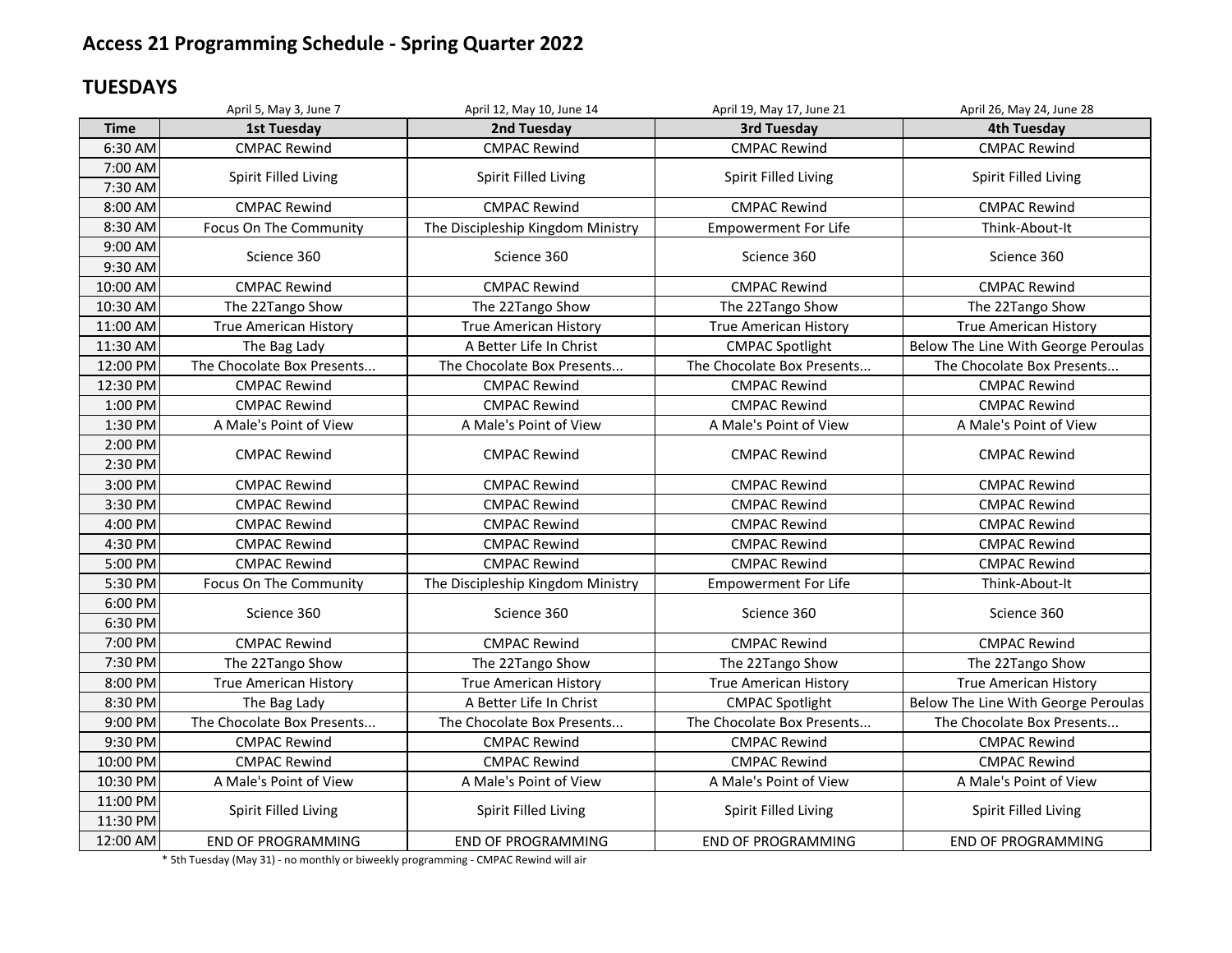#### **WEDNESDAYS**

|             | April 6, May 4, June 1           | April 13, May 11, June 8         | April 20, May 18, June 15        | April 27, May 25, June 22             |
|-------------|----------------------------------|----------------------------------|----------------------------------|---------------------------------------|
| <b>Time</b> | 1st Wednesday                    | 2nd Wednesday                    | 3rd Wednesday                    | 4th Wednesday                         |
| 6:30 AM     | Lord God Ricechild's T Gov't     | My People Community Outreach     | Lord God Ricechild's T Gov't     | Tiger Junior: Kids Turbo Golf Channel |
| 7:00 AM     | Feed My Sheep                    | <b>CMPAC Rewind</b>              | Feed My Sheep                    | <b>CMPAC Rewind</b>                   |
| 7:30 AM     | <b>NASA 360</b>                  | <b>NASA 360</b>                  | <b>NASA 360</b>                  | <b>NASA 360</b>                       |
| 8:00 AM     | A Better You                     | A Better You                     | A Better You                     | A Better You                          |
| 8:30 AM     | Kid Time                         | Kid Time                         | Kid Time                         | Kid Time                              |
| 9:00 AM     | Tabernacle Trinity Hall The Show | Tabernacle Trinity Hall The Show | Tabernacle Trinity Hall The Show | Tabernacle Trinity Hall The Show      |
| 9:30 AM     | CM Library At Home               | CM Library At Home               | CM Library At Home               | CM Library At Home                    |
| 10:00 AM    | House Of Israel                  | House Of Israel                  | House Of Israel                  | House Of Israel                       |
| 10:30 AM    |                                  |                                  |                                  |                                       |
| 11:00 AM    | Cuentos En Espanol               | Cuentos En Espanol               | Cuentos En Espanol               | Cuentos En Espanol                    |
| 11:30 AM    | <b>CMPAC Rewind</b>              | <b>CMPAC Rewind</b>              | <b>CMPAC Rewind</b>              | <b>CMPAC Rewind</b>                   |
| 12:00 PM    | The Oracle of God Ministries     | The Oracle of God Ministries     | The Oracle of God Ministries     | The Oracle of God Ministries          |
| 12:30 PM    | <b>Blow The Trumpets</b>         | <b>Blow The Trumpets</b>         | <b>Blow The Trumpets</b>         | <b>Blow The Trumpets</b>              |
| 1:00 PM     | <b>CMPAC Rewind</b>              | <b>CMPAC Rewind</b>              | <b>CMPAC Rewind</b>              | <b>CMPAC Rewind</b>                   |
| 1:30 PM     |                                  |                                  |                                  |                                       |
| 2:00 PM     | <b>CMPAC Rewind</b>              | <b>CMPAC Rewind</b>              | <b>CMPAC Rewind</b>              | <b>CMPAC Rewind</b>                   |
| 2:30 PM     |                                  |                                  |                                  |                                       |
| 3:00 PM     | <b>CMPAC Rewind</b>              | <b>CMPAC Rewind</b>              | <b>CMPAC Rewind</b>              | <b>CMPAC Rewind</b>                   |
| 3:30 PM     | Lord God Ricechild's T Gov't     | My People Community Outreach     | Lord God Ricechild's T Gov't     | Tiger Junior: Kids Turbo Golf Channel |
| 4:00 PM     | Feed My Sheep                    | <b>CMPAC Rewind</b>              | Feed My Sheep                    | <b>CMPAC Rewind</b>                   |
| 4:30 PM     | CM Library At Home               | CM Library At Home               | CM Library At Home               | CM Library At Home                    |
| 5:00 PM     | Kid Time                         | Kid Time                         | Kid Time                         | Kid Time                              |
| 5:30 PM     | Cuentos En Espanol               | Cuentos En Espanol               | Cuentos En Espanol               | Cuentos En Espanol                    |
| 6:00 PM     | A Better You                     | A Better You                     | A Better You                     | A Better You                          |
| 6:30 PM     | <b>NASA 360</b>                  | <b>NASA 360</b>                  | <b>NASA 360</b>                  | <b>NASA 360</b>                       |
| 7:00 PM     | Tabernacle Trinity Hall The Show | Tabernacle Trinity Hall The Show | Tabernacle Trinity Hall The Show | Tabernacle Trinity Hall The Show      |
| 7:30 PM     | <b>CMPAC Rewind</b>              | <b>CMPAC Rewind</b>              | <b>CMPAC Rewind</b>              | <b>CMPAC Rewind</b>                   |
| 8:00 PM     | House Of Israel                  | House Of Israel                  | House Of Israel                  | House Of Israel                       |
| 8:30 PM     |                                  |                                  |                                  |                                       |
| 9:00 PM     | <b>CMPAC Rewind</b>              | <b>CMPAC Rewind</b>              | <b>CMPAC Rewind</b>              | <b>CMPAC Rewind</b>                   |
| 9:30 PM     | The Oracle of God Ministries     | The Oracle of God Ministries     | The Oracle of God Ministries     | The Oracle of God Ministries          |
| 10:00 PM    | <b>Blow The Trumpets</b>         | <b>Blow The Trumpets</b>         | <b>Blow The Trumpets</b>         | <b>Blow The Trumpets</b>              |
| 10:30 PM    | <b>CMPAC Rewind</b>              | <b>CMPAC Rewind</b>              | <b>CMPAC Rewind</b>              | <b>CMPAC Rewind</b>                   |
| 11:00 PM    | <b>CMPAC Rewind</b>              | <b>CMPAC Rewind</b>              | <b>CMPAC Rewind</b>              | <b>CMPAC Rewind</b>                   |
| 11:30 PM    |                                  |                                  |                                  |                                       |
| 12:00 AM    | <b>END OF PROGRAMMING</b>        | <b>END OF PROGRAMMING</b>        | <b>END OF PROGRAMMING</b>        | <b>END OF PROGRAMMING</b>             |

\* 5th Wednesday (June 29) - no monthly or biweekly programming - CMPAC Rewind will air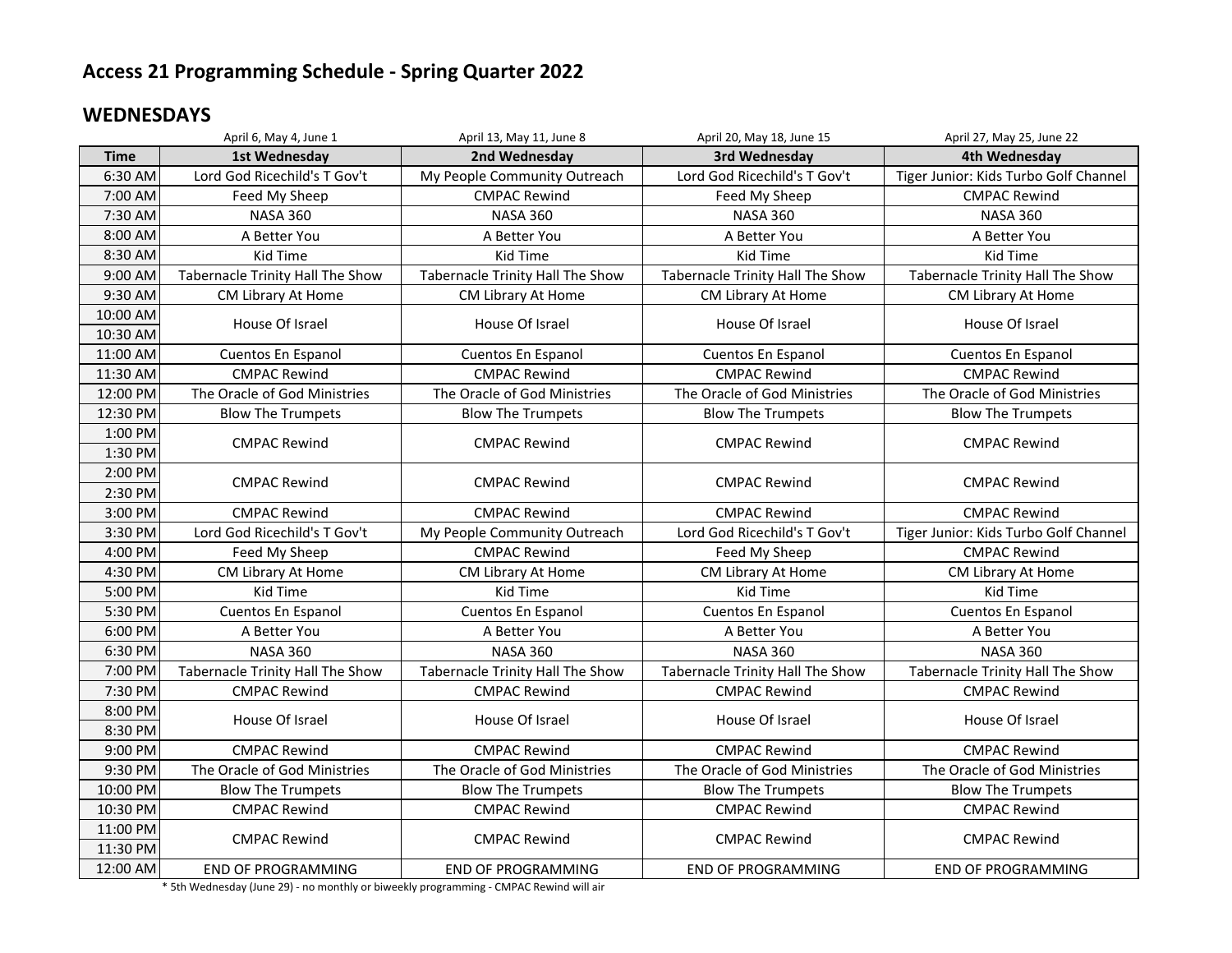### **THURSDAYS**

|                      | April 7, May 5, June 2          | April 14, May 12, June 9        | April 21, May 19, June 16       | April 28, May 26, June 23       |
|----------------------|---------------------------------|---------------------------------|---------------------------------|---------------------------------|
| <b>Time</b>          | <b>1st Thursday</b>             | 2nd Thursday                    | 3rd Thursday                    | <b>4th Thursday</b>             |
| 6:30 AM              | <b>CMPAC Rewind</b>             | <b>CMPAC Rewind</b>             | <b>CMPAC Rewind</b>             | <b>CMPAC Rewind</b>             |
| 7:00 AM              | <b>CMPAC Rewind</b>             | <b>CMPAC Rewind</b>             | <b>CMPAC Rewind</b>             | <b>CMPAC Rewind</b>             |
| 7:30 AM              | <b>CMPAC Rewind</b>             | <b>CMPAC Rewind</b>             | <b>CMPAC Rewind</b>             | <b>CMPAC Rewind</b>             |
| 8:00 AM              | The Paul Brown Show             | The Paul Brown Show             | The Paul Brown Show             | The Paul Brown Show             |
| 8:30 AM              | Throne of His Glory             | Throne of His Glory             | Throne of His Glory             | Throne of His Glory             |
| 9:00 AM              | <b>Wisdom From Above</b>        | <b>Wisdom From Above</b>        | Wisdom From Above               | Wisdom From Above               |
| 9:30 AM              | Beautiez & Bikers On Set        | Beautiez & Bikers On Set        | Beautiez & Bikers On Set        | Beautiez & Bikers On Set        |
| 10:00 AM             | Mind of Christ                  | Mind of Christ                  | Mind of Christ                  | Mind of Christ                  |
| 10:30 AM             | The Community Spotlight         | The Community Spotlight         | The Community Spotlight         | The Community Spotlight         |
| 11:00 AM<br>11:30 AM | Path of Life Ministry           | Path of Life Ministry           | Path of Life Ministry           | Path of Life Ministry           |
| 12:00 PM             | Life In The Word                | Life In The Word                | Life In The Word                | Life In The Word                |
| 12:30 PM             | El Cristiano                    | El Cristiano                    | El Cristiano                    | El Cristiano                    |
| 1:00 PM              |                                 |                                 |                                 |                                 |
| 1:30 PM              | <b>Arthur Bailey Ministries</b> | <b>Arthur Bailey Ministries</b> | <b>Arthur Bailey Ministries</b> | <b>Arthur Bailey Ministries</b> |
| 2:00 PM              | <b>CMPAC Rewind</b>             | <b>CMPAC Rewind</b>             | <b>CMPAC Rewind</b>             | <b>CMPAC Rewind</b>             |
| 2:30 PM              |                                 |                                 |                                 |                                 |
| 3:00 PM              | <b>CMPAC Rewind</b>             | <b>CMPAC Rewind</b>             | <b>CMPAC Rewind</b>             | <b>CMPAC Rewind</b>             |
| 3:30 PM              | <b>CMPAC Rewind</b>             | <b>CMPAC Rewind</b>             | <b>CMPAC Rewind</b>             | <b>CMPAC Rewind</b>             |
| 4:00 PM              | <b>CMPAC Rewind</b>             | <b>CMPAC Rewind</b>             | <b>CMPAC Rewind</b>             | <b>CMPAC Rewind</b>             |
| 4:30 PM              | <b>CMPAC Rewind</b>             | <b>CMPAC Rewind</b>             | <b>CMPAC Rewind</b>             | <b>CMPAC Rewind</b>             |
| 5:00 PM              | The Paul Brown Show             | The Paul Brown Show             | The Paul Brown Show             | The Paul Brown Show             |
| 5:30 PM              | Throne of His Glory             | Throne of His Glory             | Throne of His Glory             | Throne of His Glory             |
| 6:00 PM              | <b>Wisdom From Above</b>        | Wisdom From Above               | <b>Wisdom From Above</b>        | <b>Wisdom From Above</b>        |
| 6:30 PM              | Beautiez & Bikers On Set        | Beautiez & Bikers On Set        | Beautiez & Bikers On Set        | Beautiez & Bikers On Set        |
| 7:00 PM              | Mind of Christ                  | Mind of Christ                  | Mind of Christ                  | Mind of Christ                  |
| 7:30 PM              | The Community Spotlight         | The Community Spotlight         | The Community Spotlight         | The Community Spotlight         |
| 8:00 PM              | Path of Life Ministry           | Path of Life Ministry           | Path of Life Ministry           | Path of Life Ministry           |
| 8:30 PM              |                                 |                                 |                                 |                                 |
| 9:00 PM              | Life In The Word                | Life In The Word                | Life In The Word                | Life In The Word                |
| 9:30 PM              | El Cristiano                    | El Cristiano                    | El Cristiano                    | El Cristiano                    |
| 10:00 PM             | <b>Arthur Bailey Ministries</b> | <b>Arthur Bailey Ministries</b> | <b>Arthur Bailey Ministries</b> | <b>Arthur Bailey Ministries</b> |
| 10:30 PM             |                                 |                                 |                                 |                                 |
| 11:00 PM             | <b>CMPAC Rewind</b>             | <b>CMPAC Rewind</b>             | <b>CMPAC Rewind</b>             | <b>CMPAC Rewind</b>             |
| 11:30 PM             |                                 |                                 |                                 |                                 |
| 12:00 AM             | <b>END OF PROGRAMMING</b>       | <b>END OF PROGRAMMING</b>       | <b>END OF PROGRAMMING</b>       | <b>END OF PROGRAMMING</b>       |

\* 5th Thursday (June 30) - no monthly or biweekly programming - CMPAC Rewind will air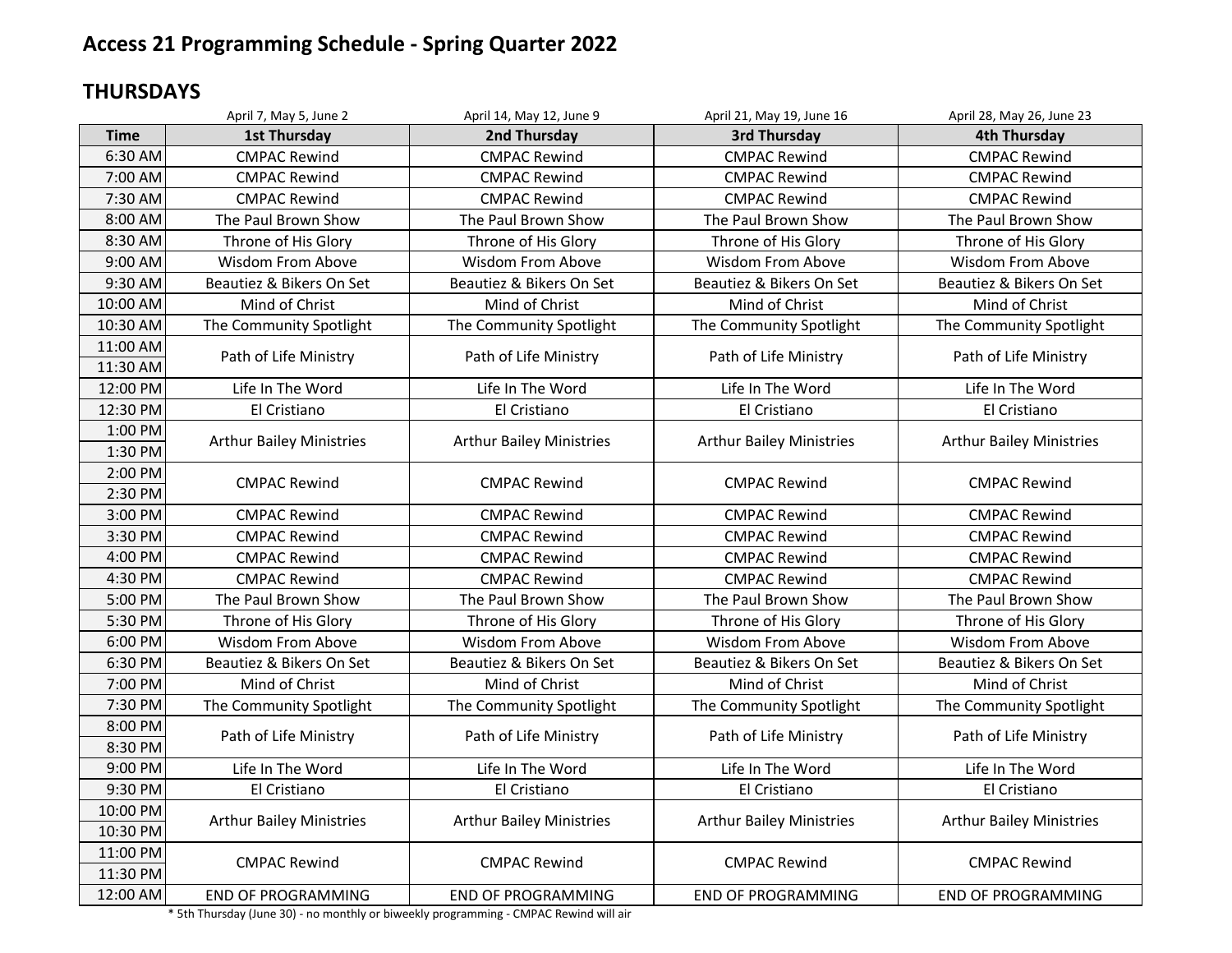#### **FRIDAYS**

|             | April 1, May 6, June 3        | April 8, May 13, June 10      | April 15, May 20, June 17     | April 22, May 27, June 24            |
|-------------|-------------------------------|-------------------------------|-------------------------------|--------------------------------------|
| <b>Time</b> | <b>1st Friday</b>             | 2nd Friday                    | 3rd Friday                    | <b>4th Friday</b>                    |
| 6:30 AM     |                               |                               |                               |                                      |
| 7:00 AM     | Scotty's Drive-In Theater     | Scotty's Drive-In Theater (R) | Scotty's Drive-In Theater     | Scotty's Drive-In Theater (R)        |
| 7:30 AM     |                               |                               |                               |                                      |
| 8:00 AM     | Bajan Kay's Café              | Bajan Kay's Café              | Bajan Kay's Café              | Bajan Kay's Café                     |
| 8:30 AM     | <b>CMPAC Rewind</b>           | <b>CMPAC Rewind</b>           | <b>CMPAC Rewind</b>           | <b>CMPAC Rewind</b>                  |
| 9:00 AM     |                               |                               |                               |                                      |
| 9:30 AM     | The Hidden Truth Show         | The Hidden Truth Show         | The Hidden Truth Show         | The Hidden Truth Show                |
| 10:00 AM    | The Garden of Prayer          | The Garden of Prayer          | The Garden of Prayer          | The Garden of Prayer                 |
| 10:30 AM    | Wellness, Wholeness, Holiness | Wellness, Wholeness, Holiness | Wellness, Wholeness, Holiness | Wellness, Wholeness, Holiness        |
| 11:00 AM    | Come And Dine Ministry        | Come And Dine Ministry        | Come And Dine Ministry        | Come And Dine Ministry               |
| 11:30 AM    | <b>CMPAC Rewind</b>           | <b>CMPAC Rewind</b>           | <b>CMPAC Rewind</b>           | <b>CMPAC Rewind</b>                  |
| 12:00 PM    | Views With Joyce Waddell      | Views With Joyce Waddell      | Views With Joyce Waddell      | Views With Joyce Waddell             |
| 12:30 PM    | <b>CMPAC Rewind</b>           | <b>CMPAC Rewind</b>           | <b>CMPAC Rewind</b>           | <b>CMPAC Rewind</b>                  |
| 1:00 PM     | SOAR                          | Abiding In The Word           | SOAR                          | Abiding In The Word                  |
| 1:30 PM     | Pathways To The Bench         | <b>CMPAC Spotlight</b>        | <b>CMPAC Rewind</b>           | <b>Strata: Portraits Of Humanity</b> |
| 2:00 PM     | <b>CMPAC Rewind</b>           | <b>CMPAC Rewind</b>           | <b>CMPAC Rewind</b>           | <b>CMPAC Rewind</b>                  |
| 2:30 PM     |                               |                               |                               |                                      |
| 3:00 PM     | <b>CMPAC Rewind</b>           | <b>CMPAC Rewind</b>           | <b>CMPAC Rewind</b>           | <b>CMPAC Rewind</b>                  |
| 3:30 PM     | <b>CMPAC Rewind</b>           | <b>CMPAC Rewind</b>           | <b>CMPAC Rewind</b>           | <b>CMPAC Rewind</b>                  |
| 4:00 PM     | <b>CMPAC Rewind</b>           | <b>CMPAC Rewind</b>           | <b>CMPAC Rewind</b>           | <b>CMPAC Rewind</b>                  |
| 4:30 PM     |                               |                               |                               |                                      |
| 5:00 PM     | The Hidden Truth Show         | The Hidden Truth Show         | The Hidden Truth Show         | The Hidden Truth Show                |
| 5:30 PM     |                               |                               |                               |                                      |
| 6:00 PM     | Bajan Kay's Café              | Bajan Kay's Café              | Bajan Kay's Café              | Bajan Kay's Café                     |
| 6:30 PM     | The Garden of Prayer          | The Garden of Prayer          | The Garden of Prayer          | The Garden of Prayer                 |
| 7:00 PM     | <b>CMPAC Rewind</b>           | <b>CMPAC Rewind</b>           | <b>CMPAC Rewind</b>           | <b>CMPAC Rewind</b>                  |
| 7:30 PM     | Wellness, Wholeness, Holiness | Wellness, Wholeness, Holiness | Wellness, Wholeness, Holiness | Wellness, Wholeness, Holiness        |
| 8:00 PM     | Come And Dine Ministry        | Come And Dine Ministry        | <b>Come And Dine Ministry</b> | Come And Dine Ministry               |
| 8:30 PM     | <b>CMPAC Rewind</b>           | <b>CMPAC Rewind</b>           | <b>CMPAC Rewind</b>           | <b>CMPAC Rewind</b>                  |
| 9:00 PM     | Views With Joyce Waddell      | Views With Joyce Waddell      | Views With Joyce Waddell      | Views With Joyce Waddell             |
| 9:30 PM     | <b>CMPAC Rewind</b>           | <b>CMPAC Rewind</b>           | <b>CMPAC Rewind</b>           | <b>CMPAC Rewind</b>                  |
| 10:00 PM    | SOAR                          | Abiding In The Word           | SOAR                          | Abiding In The Word                  |
| 10:30 PM    | Pathways To The Bench         | <b>CMPAC Spotlight</b>        | <b>CMPAC Rewind</b>           | <b>Strata: Portraits Of Humanity</b> |
| 11:00 PM    |                               | DivaSpeaks Relationships      |                               | DivaSpeaks Relationships             |
| 11:30 PM    | Scotty's Drive-In Theater     |                               | Scotty's Drive-In Theater     |                                      |
| 12:00 AM    |                               | <b>END OF PROGRAMMING</b>     |                               | <b>END OF PROGRAMMING</b>            |
| 12:30 AM    | <b>END OF PROGRAMMING</b>     |                               | <b>END OF PROGRAMMING</b>     |                                      |

\* 5th Friday (April 29) - no monthly or biweekly programming - CMPAC Rewind will air